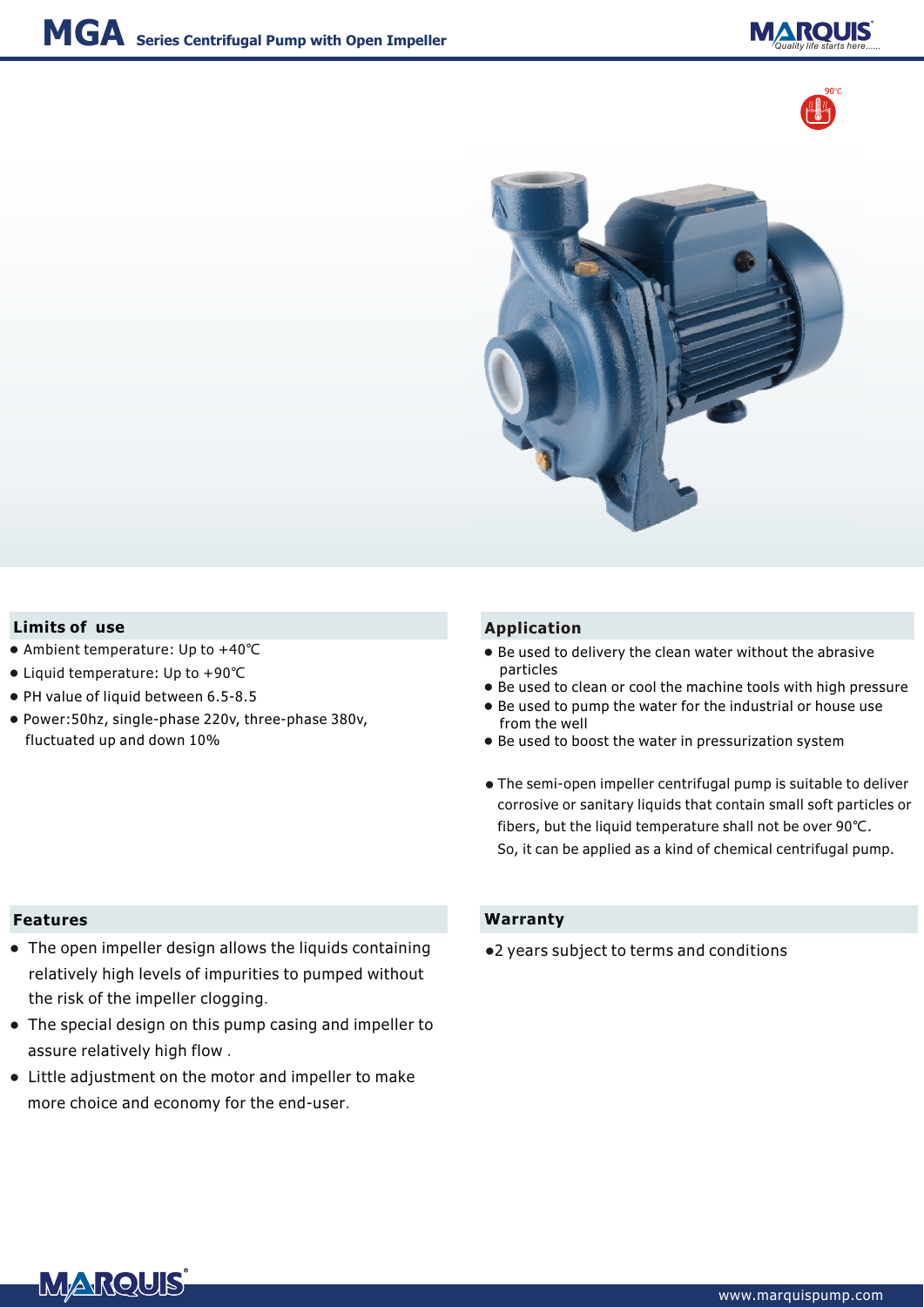

# **CHARACTERISTIC CURVES AND PERFORMANCE DATA**

**50 Hz n**=**2850 rpm Hs**=**0 m**



| Model        |             | Power |     | ⌒ | $m^3/h$ |    | 3.0  | 4.5  | 6.0 | 7.5 | 9.0 | 10.5              | 12.0 | 13.5 | $15.0$ 18.0 |     |
|--------------|-------------|-------|-----|---|---------|----|------|------|-----|-----|-----|-------------------|------|------|-------------|-----|
| Single-phase | Three-phase | kW    | ΗP  | V | I/min   |    | 50   | 75   | 100 | 125 | 150 | 175               | 200  | 225  | 250         | 300 |
| MGA/1A       | MG/1A       | 0.75  |     |   |         | 18 | 16.7 | 15.9 | 15  | 14  | 13  | 11.8 <sub>1</sub> | 10.5 | 9    | 7.5         |     |
| MGA/1B       | MG/1B       | 0.6   | 0.8 | m |         | 16 | 14   | 13   | 12  | 11  | 9.8 |                   | .5   | 6.3  | 5           |     |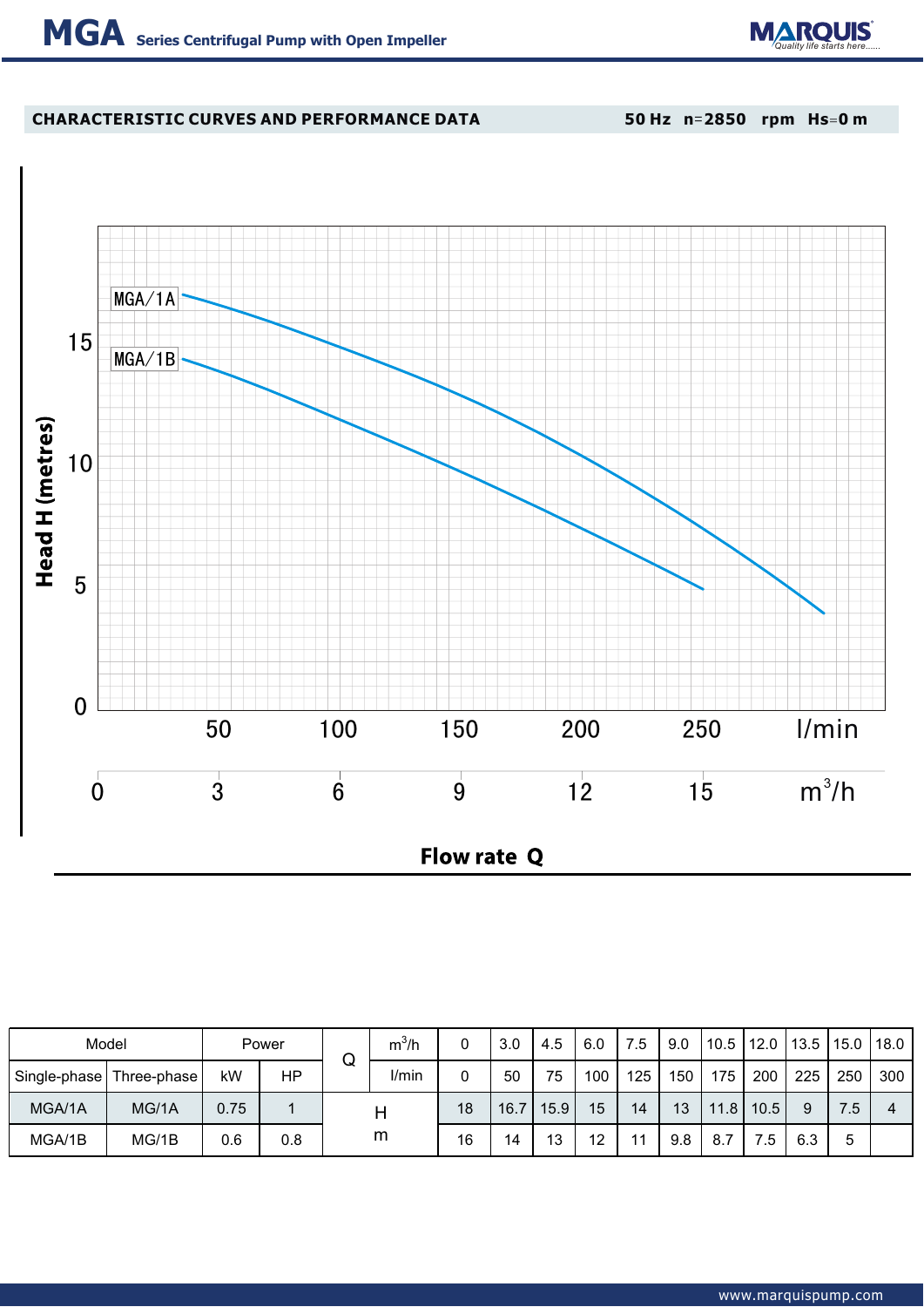



| Model        | Openings    |                 | Dimensions(mm)  |    |     |     |                |     |     |    |          |
|--------------|-------------|-----------------|-----------------|----|-----|-----|----------------|-----|-----|----|----------|
| Single-phase | Three-phase | DN <sub>1</sub> | DN <sub>2</sub> | a  |     |     | h <sub>1</sub> | n   | n1  | W  | <b>S</b> |
| MGA/1A       | MG/1A       | 11/2"           | 11/2"           | 39 | 295 | 231 | 92             | 192 | 160 | 52 | 10       |
| MGA/1B       | MG/AB       | 11/2"           | 11/2"           | 39 | 295 | 231 | 92             | 192 | 160 | 52 | 10       |

| Model  | Piece | GW(kg)<br>NW(kg) |      | Volume $(m^3)$ | L(cm) | W(cm) | H(cm) |  |
|--------|-------|------------------|------|----------------|-------|-------|-------|--|
| MGA/1A |       | 14.4             | 13.9 | 0.017          | 33.0  | 20.0  | 26.5  |  |
| MGA/1B |       | 14               | 13.5 | 0.017          | 33.0  | 20.0  | 26.5  |  |